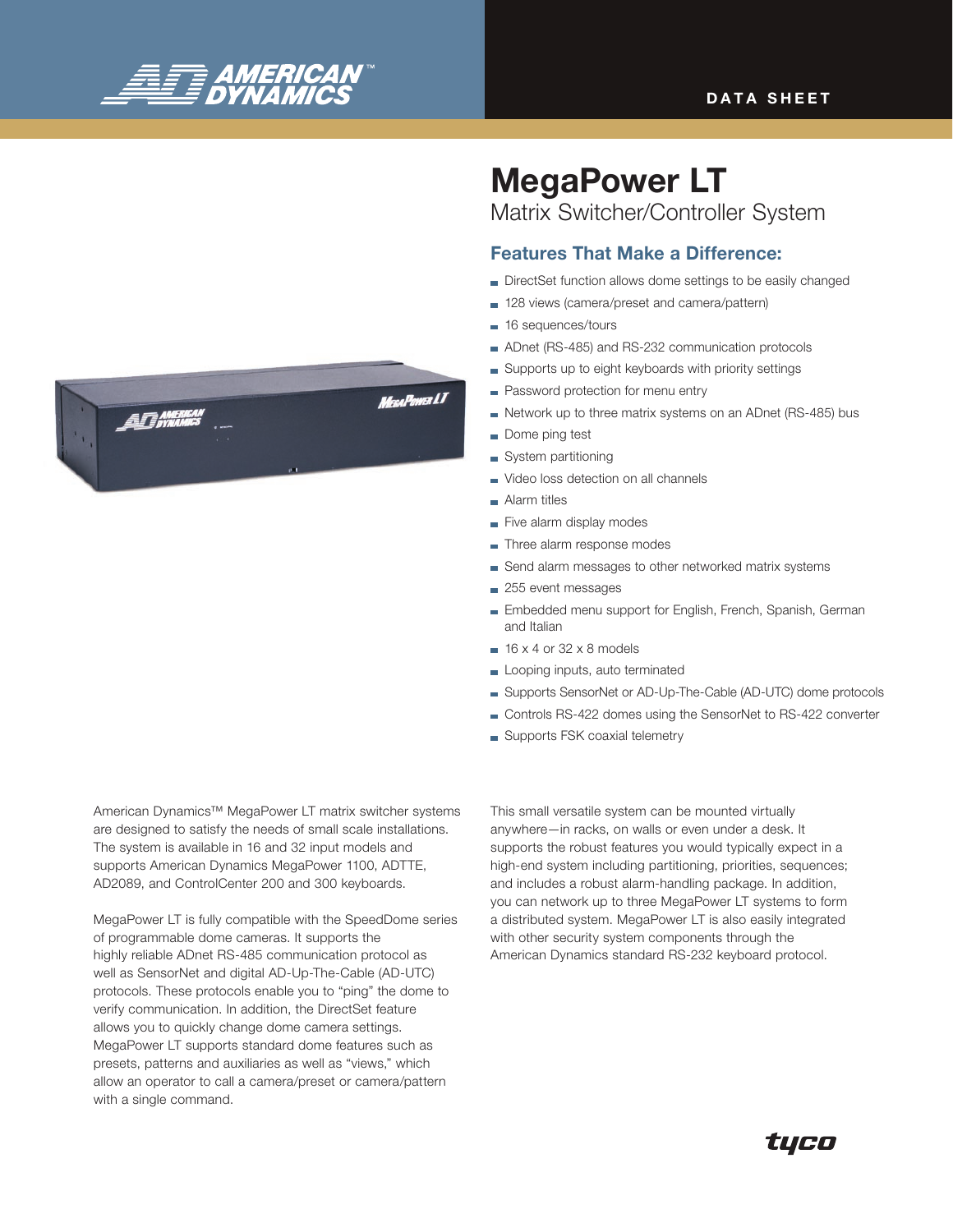# features

#### Multiple Mounting Options

MegaPower LT is provided with mounting ears that can be attached to the unit in multiple orientations to enable desk, wall or rack mounting.

# System Configuration

Modular, high-density system with a choice of 16 video inputs and 4 video outputs or 32 video inputs and 8 video outputs.

# Camera Site Control

Users can control fixed and variable-speed domes, auxiliary outputs, presets and patterns at suitably equipped camera sites via the SensorNet outputs and the AD-UTC protocol. Each input is independently configurable.

# System Programming

On-screen menus enable use of any full-system keyboard to program system features. Menu access is passcode protected to prevent unauthorized access.

#### Passcode Menu Access

Two levels of menu access are provided, administrator and supervisor. Only administrator access provides access to the alarm and installer menus.

# ADnet (RS-485) Communications

One RJ-45 connector allows standard communication with keyboards, other MegaPower LT systems and other ADnet devices. The port is programmable for data rates of 9.6k and 19.2k baud.

#### RS-232 Communications

The RJ-45 connector simultaneously supports RS-232 communications as well as ADnet. The port can expand to 4 ports with an optional port expander. This expands the available RS-232 ports to a maximum of 4.

# Selectable On-Screen Text

Each of the monitors can display the date/time, video input number, monitor number, 16-character user-definable video input or view title, alarm message and event message. White character on-screen text with black outline optimizes viewing on diverse contrast scenes. The user can turn each of the displays on and off. In addition, users can select the line on which each of the titles will appear.

# Recorder Control (DirectControl)

With the ControlCenter 200 and 300 keyboards in ADnet mode, users can control standard recorder functions directly—play, stop, pause, record, rewind, fast forward, eject—for both RS-232 controlled VCRs and digital recorders. Users can customize the keyboards to support different command sets.

#### Time and Date

Administrators can set the display to a 12 or 24-hour clock. Three date formats are provided:

- MM/DD/YY
- YY/MM/DD
- DD/MM/YY

In addition, the daylight savings time option enables the clock to be adjusted forward, backward, or no action.

#### Views

Program up to 128 views, each with a camera input number and either a preset number or a pattern number. Each view can be given a unique title, which replaces the camera title on the monitor display when selected either manually or as part of a sequence.

# Tours (Sequences)

Sixteen tours of video inputs may be established for call-up to monitors at anytime. Each tour provides 16 positions for insertion of video inputs and views—each with an individual dwell time. Tours can be run forward or in reverse. They can include the same video input multiple times and/or multiple presets and patterns from a single camera. Two tours can be connected together to provide up to 32 entries. Video inputs partitioned from a monitor are automatically skipped.

# Automatic Alarm Call-Up

Alarm inputs can be programmed to call any video input to any one or more video outputs. For each alarm or event, users can define a camera, preset, alarm title, event message, keyboard sound level and/or auxiliary action. Each monitor can be configured to display alarms. After an alarm is cleared, the monitor can either display the last alarm response or be returned to its pre-alarm state. The global alarm settings have 5 display modes and 3 clearance modes.

#### Alarm Display Modes

- None: No change to the monitor display.
- Last: If multiple alarms are received, the last alarm received is displayed until it is cleared.
- Stack: If multiple alarms are received, the alarms are displayed on additional alarm enabled monitors. Additional alarms are held in a queue of up to 255 events and 32 alarm inputs.
- Switch: The first alarm in will be displayed on all alarm monitors. Additional alarms will display on all alarm monitors once the preceding alarm is cleared.
- Rotate: The first alarm in will be displayed on all alarm monitors. Additional alarms will sequence in a pre-defined dwell time (time-out) on all alarm monitors until acknowledged. Alarm outputs are disabled in this mode.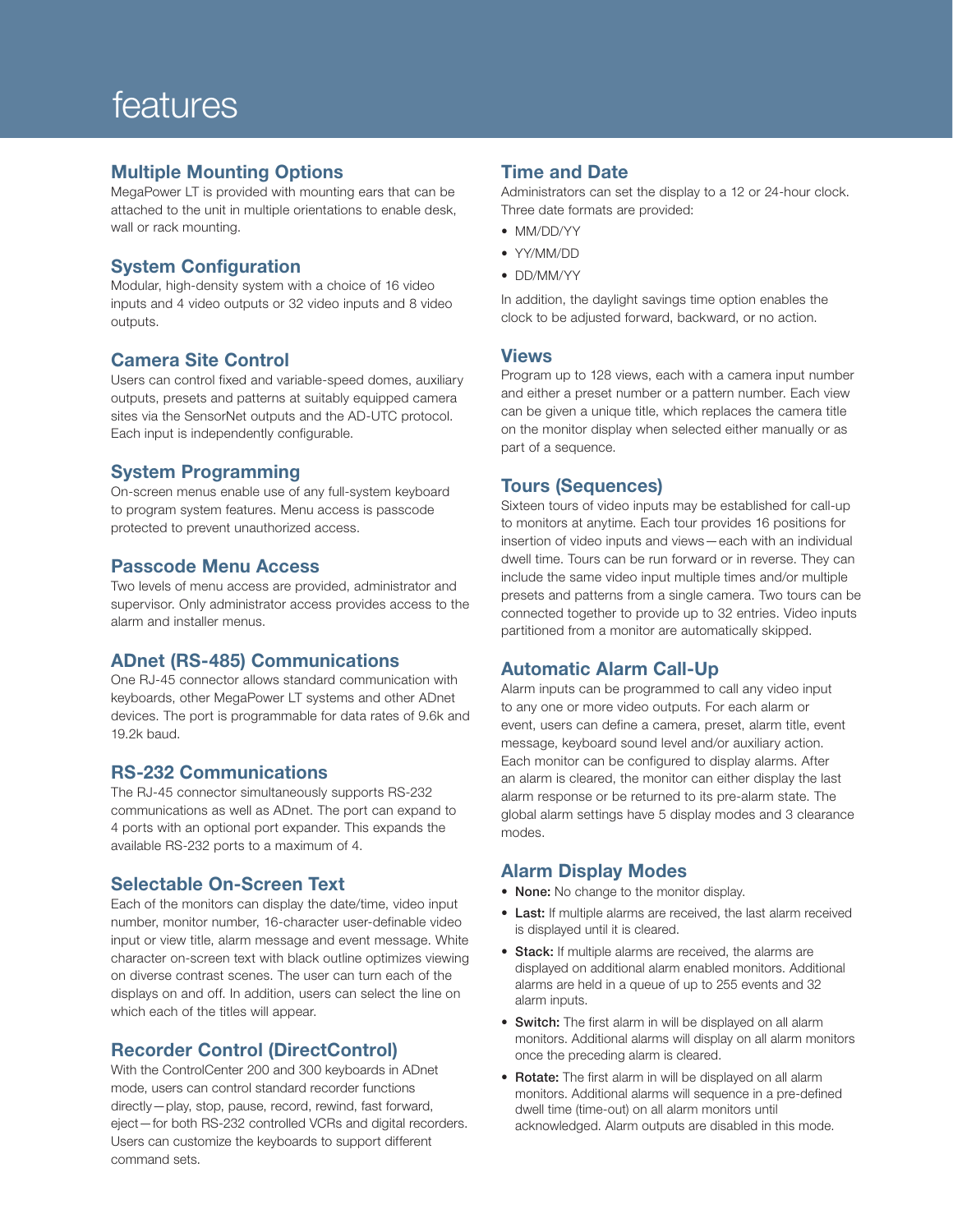#### Alarm Clearance Methods

- Acknowledge: Alarms must be manually acknowledged.
- Time Out: Alarms are automatically cleared after a pre-defined dwell time of 2 to 99 seconds. Alarms can also be manually acknowledged.
- Transparent: Alarms are cleared after the alarm contact returns to its neutral state. If the contact returns to this state before the transparent dwell time of 2 to 99 seconds, then the alarm remains active for that predefined period. Alarms can also be manually acknowledged.

#### **Events**

An event is a message that is passed from one matrix to itself or other matrix systems (up to 3 on an ADnet network). Up to 255 events can be defined and each system can have a predefined event response. In addition, events can be generated from any ControlCenter 200 or 300 keyboard to produce a system response.

# System Partitioning

Defining authorized access to keyboards, video inputs and video outputs further enhances system flexibility. System partitioning includes the following:

- • Keyboard-to-Monitor Access: Restricts selected keyboards from accessing selected video outputs.
- Keyboard-to-Camera Access: Restricts selected keyboards from calling or controlling selected video inputs.
- • Keyboard-to-Camera Control Access: Allows selected keyboards to view certain cameras but restricts those keyboards from controlling the cameras.

# Keyboard Priority Operation

Keyboards can be assigned one of 8 levels of priority control of remote camera sites. Level 1 has highest priority for control of cameras. Up to 4 keyboards may simultaneously control PTZ devices.

# Model Numbers

| ADMPLT16   | MegaPower LT, 16 inputs x 4 outputs,<br>(120/230 VAC, NTSC/PAL)      |
|------------|----------------------------------------------------------------------|
| ADMPLT16C2 | MegaPower LT, 16 inputs x 4 outputs,<br>(120/230 VAC, NTSC/PAL) with |
|            | ControlCenter 200 keyboard                                           |
| ADMPLT16C3 | MegaPower LT, 16 inputs x 4 outputs,                                 |
|            | (120/230 VAC, NTSC/PAL) with<br>ControlCenter 300 keyboard           |
| $ADMPLT32$ | MegaPower LT, 32 inputs x 8 outputs,                                 |
| ADMPLT32C2 | (120/230 VAC, NTSC/PAL)<br>MegaPower LT, 32 inputs x 8 outputs,      |
|            | (120/230 VAC, NTSC/PAL) with                                         |
|            | ControlCenter 200 keyboard                                           |
| ADMPLT32C3 | MegaPower LT, 32 inputs x 8 outputs,<br>(120/230 VAC, NTSC/PAL) with |
|            | ControlCenter 300 keyboard                                           |
|            |                                                                      |

#### DirectSet<sup>1</sup>

Allows the operator to quickly access and change dome camera settings either via an on-screen selection or simple keyboard command, without the need to access the dome menus. Features like wide dynamic range, day/night and dome information screens can be easily accessed without compromising other dome settings.

# Dome Ping

This utility allows the administrator to verify the integrity of the communication between the matrix and the dome on both SensorNet and the AD-UTC protocol.

# Internal Video Loss Detection

Video loss detection is standard on all video inputs. If such a camera is selected, a red screen will appear with a "Video Loss Camera" message.

#### On-Board Diagnostics

Built-in diagnostics allow the user to determine the status of the system's internal components. LEDs on the front of the unit clearly indicate power status and system health.

# Optional Accessories

| Accessory                                           | <b>Description</b>                                                                                                                                                                                                                                                                                                                                                       |
|-----------------------------------------------------|--------------------------------------------------------------------------------------------------------------------------------------------------------------------------------------------------------------------------------------------------------------------------------------------------------------------------------------------------------------------------|
| ADCC0200.<br>ADCC0300<br>ControlCenter<br>Keyboards | Full system keyboards allow for video switching,<br>pan/tilt control, dome control, auxiliary control,<br>recorder control, multiplexer control and system<br>programming. The keyboards support bi-directional<br>communication with the matrix via ADnet.                                                                                                              |
| ADCC1100<br>MegaPower<br>ControlCenter<br>Keyboard  | Full system, smart card enabled keyboards allow<br>for video switching, pan/tilt control, dome control,<br>auxiliary control, macro control, user partitioning and<br>access, recorder control and system programming.<br>The keyboards support bi-directional communication<br>with the CPU via RS-232 ASCII commands.                                                  |
| <b>ADTTE Touch Tracker</b><br>Keyboard              | Full system keyboards allow for video switching, pan/<br>tilt control, dome control, auxiliary control and system<br>programming. The keyboards support bi-directional<br>communication with the CPU via RS-232 ASCII.                                                                                                                                                   |
| AD2088 and AD2089<br>Keyboards                      | Full system keyboards allow for video switching, pan/<br>tilt control, dome control, auxiliary control, macro<br>control, recorder control, and system programming.<br>The keyboards support bi-directional communication<br>with the CPU via RS-232 ASCII commands.                                                                                                     |
| AD2081, AD2081-1<br>Port Expander                   | Expands one RS-232 port on a system into 4 ports.<br>This provides connections to multiple system<br>keyboards.                                                                                                                                                                                                                                                          |
| RCSN422, SensorNet-<br>to-RS-422 Converter          | Control of RS-422 domes using the RCSN422<br>SensorNet-to-RS-422 converter.                                                                                                                                                                                                                                                                                              |
| ADACTP01BNC<br><b>Twisted Pair Video</b><br>Adapter | A passive transmission device that transmits video<br>or video with Up-The-Cable (AD-UTC) dome control<br>signals over Unshielded Twisted Pair (UTP) cables,<br>point-to-point, for distances up to 300 m (1,000 ft) <sup>2</sup> .<br>These adapters use Category 2-6 twisted pair wires<br>to transmit the video and dome control signals<br>and do not require power. |
| <b>VRCMKIT Cable</b><br><b>Brackets</b>             | Each kit contains 3 cable management brackets.                                                                                                                                                                                                                                                                                                                           |

(2) Some digital video recorders, video servers, or similar products may lose color information when UTP cable distances exceed 180 m (600 ft).